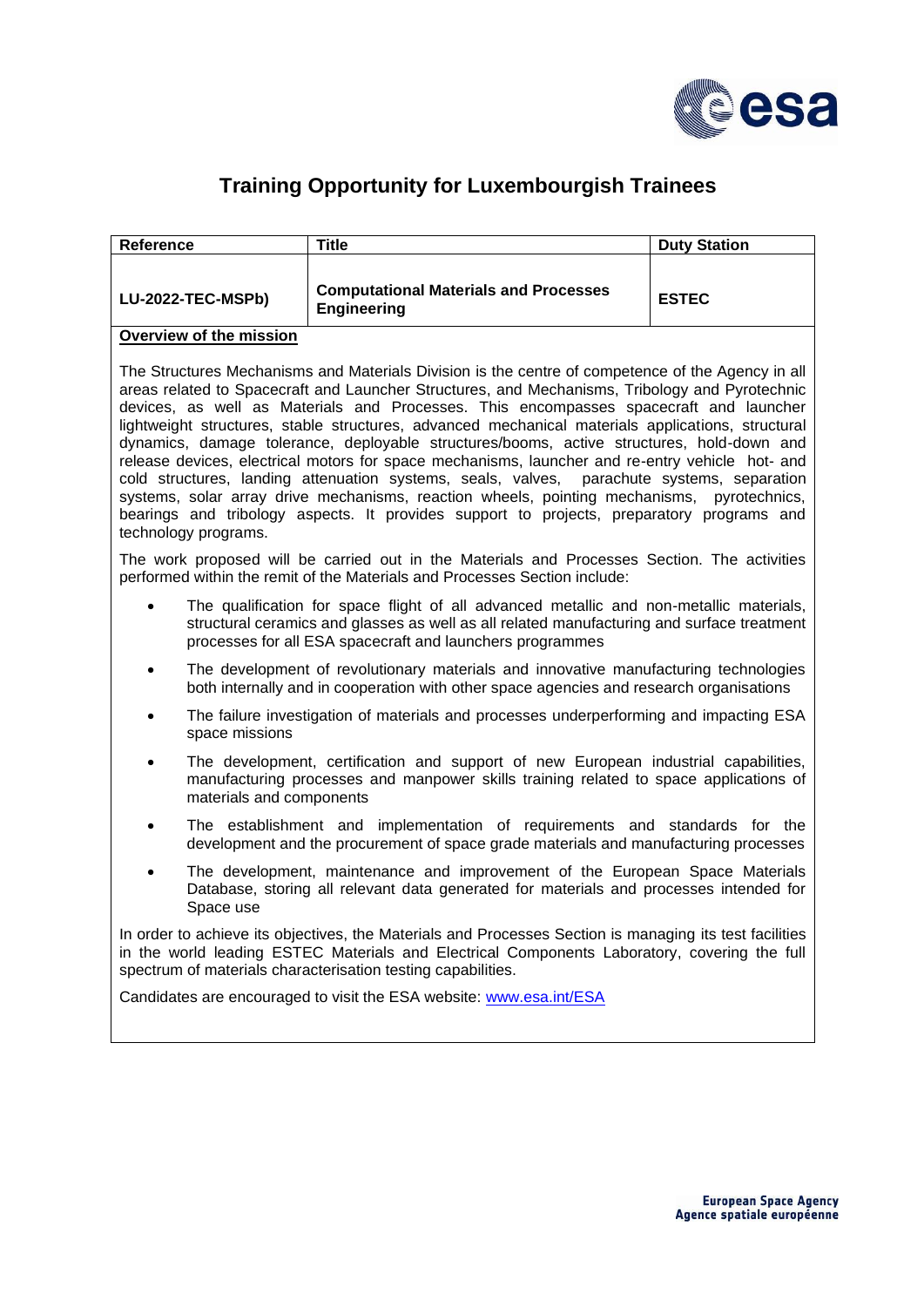

## **Overview of the field of activity proposed**

The European Space Agency has recently proposed the ESA Advanced Manufacturing Cross-Cutting Initiative, which captures the opportunity of adopting revolutionary manufacturing capabilities, advanced materials and associated processes and creates sustainable competitive advantage for the European Space Industry in the global market.

The current space missions are often limited in their performances and scientific achievements by the traditional manufacturing processes/concepts. Though Advanced Manufacturing technologies are readily available in the current European industrial landscape, these can be adopted for next generation space hardware manufacturing. This will enable new and highly innovative spacecraft and launchers designs, with significantly reduced manufacturing constraints (including costs and lead-time) and tremendous performances improvement.

Through this initiative, the Agency has identified a number of highly innovative materials and associated manufacturing processes which can be span-in and which will be matured to a space qualification level. In particular the following materials and processes are currently targeted:

- 1. Additive Manufacturing: Structure/property performance evaluation and model verification through mechanical and µ-mechanical characterisation
- 2. Friction Stir Welding, Solid State Joining Technologies for hybrid (metallic/Non-metallic) joining
- 3. Laser Shot Peening for structural integrity enhancement
- 4. Advanced composite materials (polymers, metal and ceramic matrix composites) and their performance characterision and prediction in extreme environment
- 5. Advanced surface engineering for thermal and corrosion management<br>6. Solder ioint reliability (mechanical an thermal fatique) for high/low T ele
- 6. Solder joint reliability (mechanical an thermal fatigue) for high/low T electronics
- 7. Performance evaluation and Whisker growth behaviour of Pb-free solder alternatives
- 8. Integrated Computational Materials Engineering model development and validation

You will use the world leading facilities of the ESA/ESTEC Materials and Electrical Components Laboratory, in order to characterise all the above advanced materials and manufacturing processes.

You will perform detailed developments for virtual testing and virtual failure investigations related to advanced manufacturing processes. In particular for:

- Static and dynamic (cryogenic and high temperature) micro-mechanical characterisation of materials for validation of process/structure/performance models for advanced manufactured parts,
- Development of P-S-P numerical models and codes, such as: Discrete Element, Finite Volume, Crystal Plasticity Finite Element, kinetic Monte Carlo, Phase Field and Molecular Dynamic,
- Development and implementation of data driven optimization and simulation techniques, such as: Physics-Informed Neural Networks and Generative Adversarial Networks,
- Implementation of software Validation and Verification techniques, through characterisation of simulated and experimentally derived mechanical performance in function of processing variables and target environmental loads.

Your work will be integrated in a team responsible for experimental data generation and guidance for project applications supporting future missions.

The final goal is to provide an in-depth understanding of the performances of the identified technologies and provide recommendations for further improvement in view of their space application in highly demanding environments.